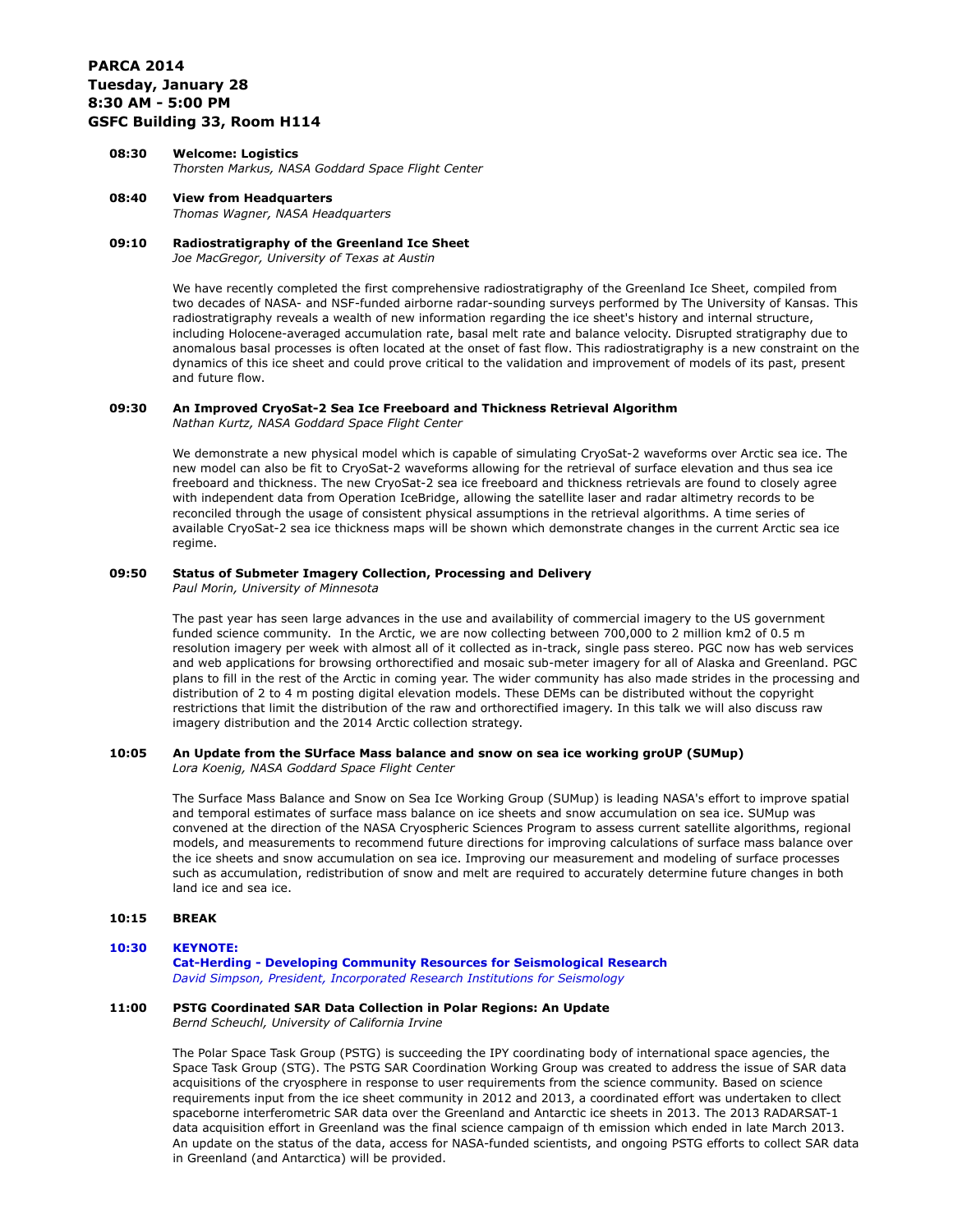## **11:15 Assimilation of Surface Altimetry Data on 79 North Glacier Using Automatic Differentiation and ISSM** *Eric Larour, Jet Propulsion Laboratory*

Extensive surface altimetry data has been collected on polar ice sheets over the past decades, following missions such as Envisat and IceSat. This data record will further increase in size with the new CryoSat mission, the ongoing Operation IceBridge mission and the soon to launch ICESat-2 mission. In order to make the best use of these datasets, ice flow models need to improve on the way they ingest surface altimetry to infer: 1) parameterizations of poorly known physical processes such as basal friction; 2) boundary conditions such as Surface Mass Balance (SMB). Ad-hoc sensitivity studies and adjoint-based inversions have so far been the way ice sheet models have attempted to resolve the impact of 1) on their results. As for boundary conditions or the lack thereof, most studies assume that they are a fixed quantity, which, though prone to large errors from the measurement itself, is not varied according to the simulated results.

Here, we propose a method based on automatic differentiation to improve boundary conditions at the base and surface of the ice sheet during a short-term transient run for which surface altimetry observations are available. The method relies on minimizing a cost-function, the best fit between modeled surface evolution and surface altimetry observations, using gradients that are computed for each time step from automatic differentiation of the ISSM (Ice Sheet System Model) code. The approach relies on overloaded operators using the ADOLC (Automatic Differentiation by OverLoading in C++) package. It is applied to the 79 North Glacier, Greenland, for a short term transient spanning a couple of decades before the start of the retreat of the Zachariae Isstrom outlet glacier. Our results show adjustments required on the basal friction and the SMB of the whole basin to best fit surface altimetry observations, along with sensitivities each one of these parameters has on the overall cost function. Our approach presents a pathway towards assimilating multiple datasets in transient ice flow models of Greenland and Antarctica, which will become increasingly important as the amount of available observations becomes too large to assess on a case by case basis.

#### **11:30 Challenges Faced by Ice Sheet Projections: Lessons from the SeaRISE Effort and the Upcoming SeaRISE-2 Project**

*Sophie Nowicki, NASA Goddard Space Flight Center*

Projecting the future evolution of the Greenland and Antarctic ice sheets is a problem of enormous societal importance, as ice sheet influence our future sea levels. This crucial issue is however a non trivial task, as demonstrated by the Sea level Response to Ice Sheet Evolution (SeaRISE) effort: prescribing simple external forcings to a group of ice sheet models results in a spread in responses. Understanding the source of the diversity in the model results is therefore crucial in order to reduce the uncertainty in the projection. Just as in any future climate simulation, the analysis presented here demonstrates that the model spread in the SeaRISE effort is due to a number of factors. First is the problem of obtaining an initial configuration for the projection. The two commonly used methods, interglacial spin-up or data assimilation, have both advantages and drawbacks, and will affect the determination of fields that cannot be measured (such as basal slipperiness). Second is the uncertainty in actual observations, which includes but is not limited to surface mass balance, basal topography, ice thickness, and surface velocities. An additional issue with these observations is that they can be transient quantities which are not measured at the same time, but ice sheet models require them to be simultaneous. Third is the uncertainty in the models' physics and discretization, which is limited by our understanding (or lack of understanding) of crucial processes that often occur at subgrid scale relative to the resolution used by continental ice sheet models, and thus require parameterization. Grounding line migration and sliding laws are such an example. Fourth is the determination of the future forcing scenarios and their implementation as the external forcing. Unfortunately, as demonstrated in this analysis, all ice sheet models face these limitations to some degree, so that it is extremely difficult to identify a set of models and projections that should be trusted in preference to others. One model might be more suitable for assessing the impact of a warmer atmosphere because of its initialization procedure, but its deficiencies in capturing grounding line migration, for example, might make its projections for oceanic forcing unreliable. More work is thus required to evaluate individual ice sheet models' skills in projection, and to reduce the uncertainties in ice sheet projections.

# **11:50 LUNCH**

# **01:00 The Greenland Firn Aquifer: Observations from OIB, In Situ Measurements, and Future Plans** *Rick Forster, University of Utah*

Improving our understanding of the complex Greenland hydrologic system is necessary for assessing change across the Greenland Ice Sheet and its contribution to sea level rise. A new component of the Greenland hydrologic system, a Firn Aquifer, was recently discovered in April 2011. The Greenland aquifer represents a large storage of liquid water within the Greenland Ice Sheet with an area of 70  $\pm$  10 x 103 km2 simulated by the RACMO2/GR regional climate model which closely follows Operation IceBridge radar-derived mapping (Forster et al., 2013). Repeated OIB flight lines indicate the shape of the undulations in the upper boundary of the aquifer is stable but there may be subtle changes in extent. In April 2013, our team drilled through the aquifer for the first time to gain an understanding of firn structure constraining it, to estimate the water volume within the aquifer, and to measure the temperatures and densities. Our team will return to the drill site in April 2014 to make additional measurements.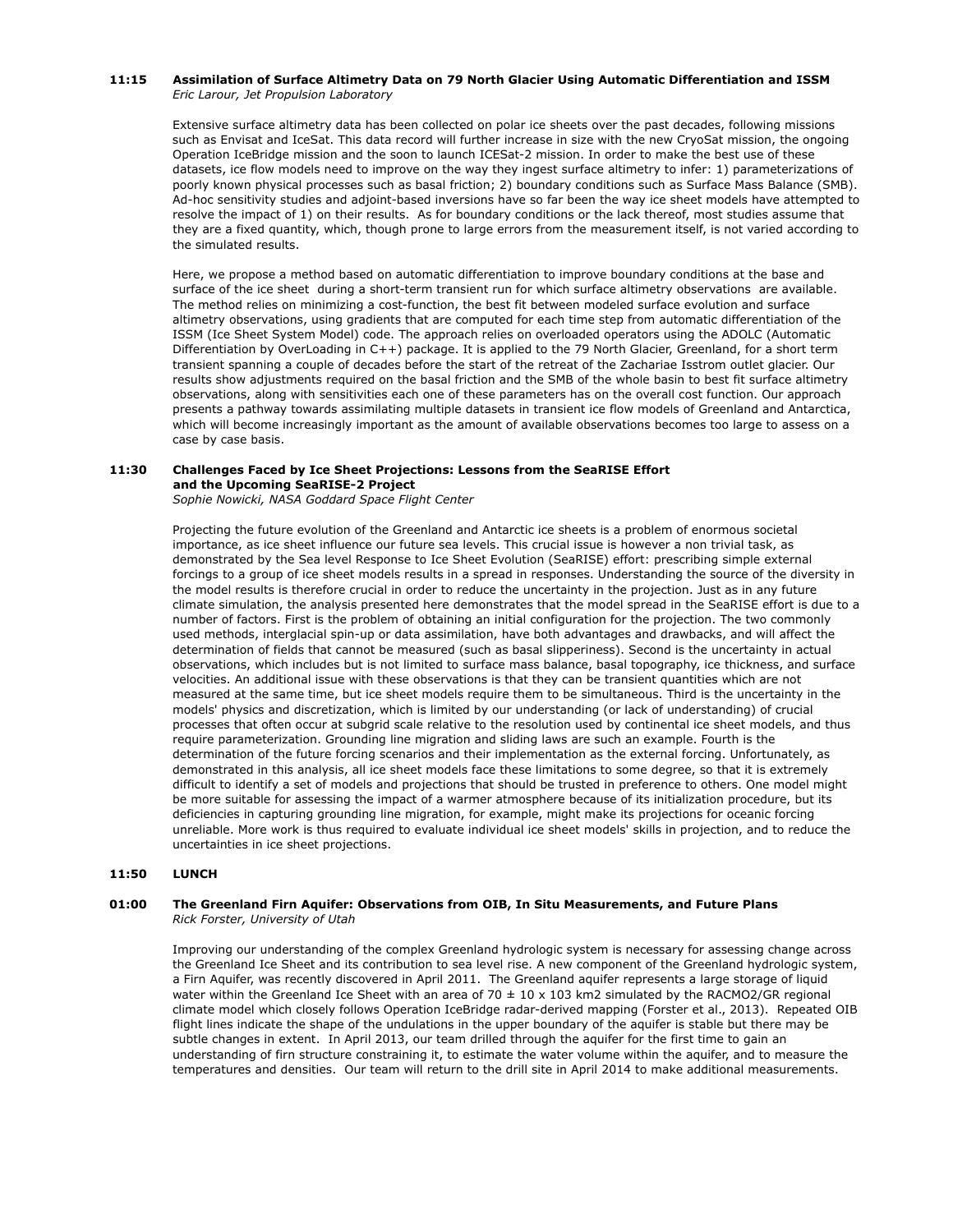#### **01:15 Spatial Distribution of Ice Sheet Meltwater Export and Retention in Southwest Greenland from In Situ Observations**

*Asa Rennermalm, Rutgers University*

To accurately determine the Greenland ice sheet contribution to raising global sea levels, a better understanding of how much surface meltwater is exported and how much is retained is needed. It is possible to calculate catchment meltwater retention from land-terminating outlet glaciers with an input/output method. Here, this method is used to determine meltwater export and retention within the large Watson River catchment in Southwest Greenland using runoff calculated with a surface energy balance model relying on input data from three on-ice automatic weather stations, and river discharge datasets from two nested ice sheet catchments (60 - 9750 km2) for 2008 - 2012. By using data from two nested basins of different sizes, an understanding of spatial distribution of melt water export and retention can be obtained. This analysis shows that melt water export from near the ice margin is roughly constant from year to year, while melt water export from the interior exhibit considerable variability. Melt water retention is substantial and includes firn percolation, supra glacial lake storages, as well as englacial and subglacial storage. This study is the first time Greenland ice sheet melt water export and retention's spatial distribution has been quantified with in situ data.

# **01:30 Supraglacial River Networks Dominate Surface Meltwater Drainage of the Greenland Ice Sheet** *Larry Smith, University of California Los Angeles*

The runoff of water melted from the surface of the Greenland ice sheet is a critical contributor to global sea level rise and primary source of heat and water delivery to the bed, yet remains one the least understood surface water hydrologic systems on Earth. We present synoptic observations of GrIS supraglacial meltwater drainage organization, storage, and discharge, as obtained from in situ hydraulic measurements and simultaneous highresolution WorldView-2 satellite images covering ~5,500 km2 of southwestern Greenland. In July 2012 we collected water column depth and spectral reflectance and depths in supraglacial rivers and lakes from an unmanned surface vessel (USV), surface flow velocities from autonomous drifting GPS beacons and Doppler radar, cross-sectional river velocity and turbulence structure from Acoustic Doppler Current Profiler (ADCP) surveys, and hydraulic measurements of river flow width, depth, velocity and roughness coefficient. Calibration of 32 simultaneously acquired WorldView-2 scenes with these field data enabled detailed mapping of supraglacial rivers, moulins, and lakes, their total liquid water storages, and instantenous meltwater discharges moving through the supraglacial drainage system. Results reveal that the supraglacial drainage system is highly efficient, with rapid evacuation of meltwater off the ice surface via extensive, well-organized supraglacial river networks, little to no water retention on the surface, and close convergence with SMB losses estimated by a regional climate model.

## **01:45 High Resolution Modeling of Cryo-Hydrologic Warming and its Parameterization in Ice Sheet Models** *Hari Rajaram, University of Colorado at Boulder*

There is widespread evidence for a rise in the Equilibrium Line Altitude (ELA) in many areas of the Greenland Ice Sheet. In a recent study, West Greenland was found to have experienced a 200m increase in the ELA since 1990, which corresponds to a 3.9% increase in area experiencing melt annually. In the wet snow and ablation zones, water storage capacity in the firn is limited and much of the melt water will enter the englacial hydrologic system via moulins, crevasses and surface fractures. Of this englacial water, a fraction may persist in the Cryo-Hydrologic System (CHS) long enough to refreeze, releasing latent heat and warming the background ice, i.e. cryo-hydrologic warming (CHW). We modeled the small-scale thermodynamics of warming for several "end-member" scenarios that capture a range of plausible CHS geometries and spacing. In particular, we considered crevasses and deeper water bodies subject to one-time water filling, and crevasses that are filled annually and drain via a diffuse drainage system where some liquid water is retained. We found that CHW from shallow crevasses is largely driven by onedimensional horizontal conduction and that the warming is limited by the depth of crevasse penetration. Deep but not fully penetrating englacial water bodies can significantly warm the lower layer of the ice sheet where the increase in the Flow Law Parameter has the greatest impact on velocity and velocity gradient. The horizontal velocity gradient also caused stretching of deep englacial water bodies, which can increase persistence of liquid water at depth. Finally, drainage of crevasses through fracture networks was found to be an efficient mechanism to transport liquid water to depth. The small cross-sectional area, large surface area, and heterogeneity of the fractures provided the fastest and most efficient release of latent heat into the background ice. Based on the modeling results, we propose some simple mathematical parameterizations that may be used to represent CHW in large-scale ice sheet models.

# **02:00 Ongoing Studies of Ice-Ocean Interactions in Greenland**

*Eric Rignot, Jet Propulsion Laboratory*

Since 2008, we have collected bathymetry and CTD along west Greenland north of Jakobshavn Isbrae to study iceocean interactions and their impacts on ice dynamics. We will report on the results of the 2013 campaign in Torssukataq, Umanak and Upernavik systems, including some of the glacier face mappings performed with multibeam sounders, the current level of seafloor mapping achieved in Umanaq fjord combining data from different teams, and results from CTD casts illustrating how Atlantic warm water penetrate into glacial fjords. We will discuss the science results and plans for future surveys.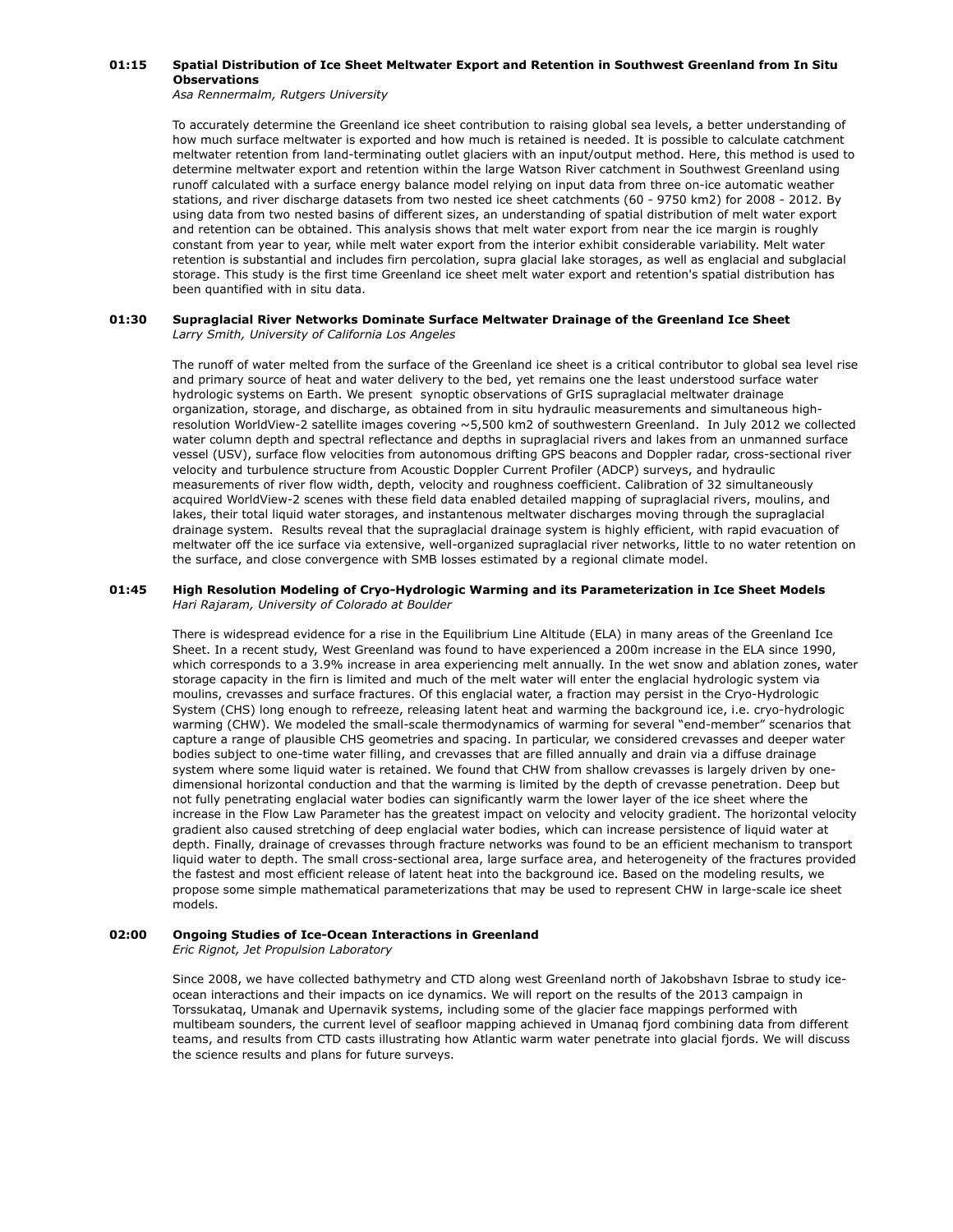# **02:15 Connecting Subglacial Hydrology to Sediment Plumes and Submarine Melt**

*Timothy Batholomaus, University of Texas at Austin*

The upstream subglacial hydrologic network dictates how and where meltwater emerges at a glacier's terminus. Recent models of submarine melt indicate that water emerging in a well-distributed sheet results in more melting at the terminus than water emerging in a single conduit. Thus, the up-glacier flow path of water can have a significant impact on mass loss at a glacier's terminus. At a tidewater glacier in central western Greenland, we model water flow along gradients in hydropotential to identify locations where subglacial water is predicted to emerge at the glacier terminus. We find that the three predicted outlets coincide with observed cavities at the base of the glacier terminus. A seasonal sediment plume frequently recurs at one of the predicted outlets. In ongoing work, we will compare the location of this sediment plume with areas where the terminus retreats seasonally, in an effort to identify the controls on the glacier's terminus position.

#### **02:30 Using a Coupled Observational and Modeling Approach to Investigate Buoyant Plume Structure in Two Adjacent West Greenland Outlet Glacial Fjords**

*David Sutherland, University of Oregon*

The dynamics controlling the coupling between fjord circulation and glacier movement and mass loss are poorly understood. Here, we use oceanographic data collected in summer 2013 from two west Greenland fjords, Rink Isbrae and Kangerdlugssup Sermerssua, to constrain the spatial and temporal variability observed in fjord circulation and begin to compare the different fjord/glacier systems. We quantify the structure and transport observed in the plume from the glacier face to the fjord mouth. Repeat transects allow an unprecedented look at the temporal variability in plume structure close to the glacier terminus. Finally, we compare the results from a 3D numerical model of the fjord to the observations in order to isolate the role of tides and wind forcing. We find the fjord circulation is a complex, 3D process that depends on local bathymetry and offshore density fluctuations, in addition to the freshwater buoyancy forcing.

# **02:45 Bathymetric Control of Tidewater Glacier Mass Loss in Northwest Greenland**

*David Porter, Columbia University*

The geometry of glacial fjords may play a large role in determining the stability of outlet glaciers. Sloping seafloors will feedback on a moving grounding line and shallow sills and deep continental shelf troughs will allow greater interaction with the surrounding ocean water. New estimates of fjord bathymetries in Greenland, using airborne gravimetry measurements from Operation IceBridge flights, are compared to several important characteristics of their outlet glaciers and ocean waters. We investigate the importance of glacier parameters such as surface velocity and elevation changes on recent changes in glacier behavior. Are faster flowing glaciers found in fjords with deep sills and a greater exchange with continental shelf water? These broad correlations are a starting point in an effort to investigate the role of bed geometry in the variability of observed recent changes in some of Greenland's largest outlet glaciers.

# **03:00 Capturing the Seasonal Evolution of Greenland Hydrology and Ice-Ocean Processes with Icepod** *Robin Bell, Columbia University*

Icepod is an ice/ocean imaging system installed on New York Air National Guard LC-130s that provides capability to make seasonal synoptic measurements of the ice-ocean system with tremendous spatial coverage. The Icepod system currently includes a scanning laser, a visual camera, an infrared camera, a shallow ice radar and a deep ice radar. These instruments provide observations on the surface elevation of the ice sheet, the freeboard of floating ice, the surface temperature of the ice and ocean, estimates of the ice surface velocity and constraints on the supra and sub-glacial hydrology. Icepod can be deployed multiple times through the melt season to capture the complete cycle, resolving the variability of the process in time and space. Integrated into routine NYANG operations, Icepod can provide estimates of the surface mass balance, constraints on the glacial hydrology and insights into the fjord stratification.

# **03:15 BREAK**

# **03:30 Observational data from the Programme for Monitoring of the Greenland Ice Sheet (PROMICE)** *Andreas Ahlstrom, Geological Survey of Denmark and Greenland*

Climate change in the Arctic has resulted in accelerated mass loss from the Greenland Ice Sheet. The shortage of observations on the Greenland ice sheet infers large uncertainties in estimates of the ice mass loss and in predicting the contribution to sea level rise. For this reason the Programme for Monitoring of the Greenland Ice Sheet (PROMICE) was established in 2007. The aim of the programme is to quantify the mass loss of the Greenland ice sheet and track changes in the extent of the glaciers, ice caps and ice sheet margin.

Within PROMICE data sets from several activities are collected. These include: A network of currently 19 automatic weather stations on the margin of the Greenland ice sheet measuring ice ablation and snow fall as well as meteorological parameters. Airborne surveys, yielding surface elevation and ice depth along the entire margin of the Greenland ice sheet. Mapping of all Greenland ice masses, based on the highest detail aero-photogrammetric maps produced from mid-80's aerial photographs.

Real-time data from the PROMICE automatic weather station network is shown in at the PROMICE web site www.promice.org and the data is freely available for download. Data from the airborne surveys and mapping activities will also become freely available.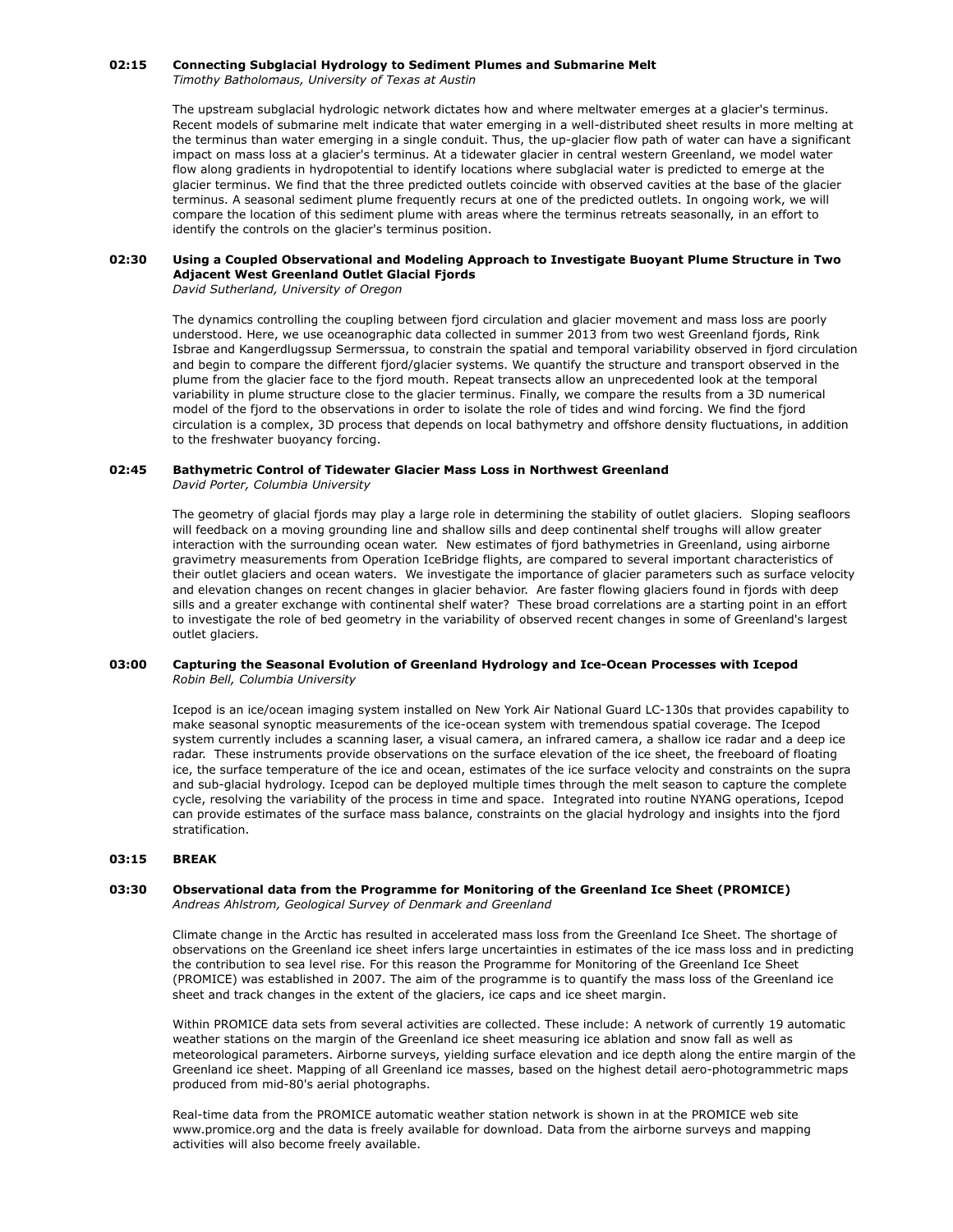Data from PROMICE also contribute to the website www.polarportal.org which is a new Danish web site for providing updated information on the arctic cryosphere to the public.

# **03:45 An Improved Mass Budget for the Greenland Ice Sheet**

*Ian Howat, Ohio State University*

Extensive ice thickness surveys by NASA's Operation IceBridge enable over a decade of ice discharge measurements at high precision for the majority of Greenland's marine-terminating outlet glaciers. Despite widespread acceleration, only 15 glaciers accounted for 80% of the 730  $\pm$  26 Gt of ice lost due to acceleration since 2000, and four accounted for ~50%. Among the top sources of loss are several glaciers that have received little scientific attention. Our results will help guide more effective data collection and modeling for constraining current and future ice sheet mass changes.

#### **04:00 Acceleration of Ice Sheet Mass Losses from GRACE, Altimetry, Surface Mass Balance and Ice Flux: Trends, Significance and Uncertainties**

*Isabella Velicogna, University of California Irvine*

We analyze spatial trends in ice sheet mass loss in Greenland to determine areas where the mass loss is significantly increasing with time versus areas where the acceleration is not significant and areas where the ice sheet is gaining mass with time using GRACE gravity solutions. This analysis is done both at the island level and at the regional level. We compare the GRACE regional ice mass changes with independent observations, e.g. trends of ice volume from altimetry, changes in surface mass balance from regional atmospheric climate models and from changes in ice flux from interferometric SAR and ice thickness. We identify the key processes that control changes in mass loss at the regional scale from the GRACE data.

### **04:15 Greenland Ice Sheet Changes from Satellite Altimetry, GRACE and SAR Interferometry** *Rene Forsberg, Technical University of Denmark*

Satellite data provide a unique and continued time series of the changes of the Greenland ice sheet since 1991. The recently started ESA Greenland Ice Sheet Climate Change Initiative project (http://www.esa-icesheets-cci.org) aims to provide a continued time series of elevation and calving front location changes, as well as Greenland-wide ice velocity data from InSAR data. Some initial results from the project are presented, along with a novel integrated mass-balance estimation based on simultaneous inversion of GRACE data and satellite altimetry changes. The integrated inversion combines the advantages of satellite altimetry in terms of spatial resolution with the monthly time-resolution of the GRACE RL-5 data, and ensures the overall consistency of the total mass loss time series, as well as the agreement between radar and laser altimetry changes (IceSat and EnviSat) when using similar repeattrack analysis methods. The combined mass change time series for Greenland since 2002 highlight the accelerating mass loss from the major outlet glaciers, as well as the northward moving increased ice margin melt.

# **04:30 Evaluating MAR and ISSM Simulated Mass Balance over Greenland Using GRACE Satellite Data** *Patrick Alexander, City University of New York*

The Mass Balance (MB) of the Greenland Ice Sheet (GrIS) is an important contributor to changes in global sea level, now and in the future. Both modeling and observational studies have recently revealed accelerating mass loss over Greenland, of which approximately 50% has been attributed to changes in the GrIS Surface Mass Balance (SMB), while 50% is assumed to be associated with increases in glacial discharge. Regional Climate Models (RCMs) provide detailed estimates of SMB, but their validation is limited by a lack of observational data. Studies comparing satellitederived mass change estimates from the Gravity Recovery and Climate Experiment (GRACE) to RCM SMB estimates combined with measured ice sheet dynamical changes suggest an agreement between modeled and measured mass changes over the past decade on an ice-sheet wide scale, but do not involve a detailed analysis of their spatiotemporal variability. The combination of Ice Sheet Model (ISM) and SMB model results can provide insights for improving the prediction of future GrIS mass loss, with the evaluation of both ISMs and RCMs at higher spatial and temporal resolutions being a key aspect. In this study, we make use of a high-resolution gridded GRACE mass concentration solution to evaluate monthly simulated MB produced from a combination of results from the Ice Sheet System Model (ISSM) and the Modèle Atmosphérique Régionale (MAR) RCM. Analysis of spatiotemporal MB variability reveals a lag in the modeled seasonal cycle of mass loss, a positive MB bias along the southeast Greenland coast, and an overall positive simulated MB bias. Further analysis will lead to an improved understanding of model biases and the importance of processes not captured by either model, potentially resulting in improved mass change predictions for the GrIS.

#### **04:45 Comparison of Using Ice-Sheet Accumulation Rates from ERA-Interim Re-analysis and RACMO Modeling for Accumulation-Driven Mass-Change Estimates**

*H. Jay Zwally, NASA Goddard Space Flight Center*

Information on ice-sheet accumulation rates and surface temperatures from RACMO (Regional Atmospheric Climate Model) and various meteorological re-analyses such as ERA-Interim are now widely used in cryospheric studies for studies of surface mass balance, for driving firn-compaction models, and for separating accumulation-driven and dynamic-driven surface elevation changes. Among the available data sets, RACMO is probably the most widely used and tends to be generally viewed as the most accurate for both Greenland and Antarctica. However, our analysis of the accumulation-driven mass changes (dMa/dt) on the Antarctic ice sheet for the 1992-2001 period of ERS measurements and the 2003-2008 period of ICESat measurements of elevation changes shows large difference in values calculated from ERA-Interim and those from RACMO. For East Antarctica (EA) the dMa/dt are -11 Gt/yr and - 11 Gt/yr using ERA-Interim and -6 Gt/yr and -33 Gt/yr using RACMO respectively for the two periods. For West Antarctica (WA), the dMa/dt are -17 Gt/yr and +17 Gt/yr using ERA-Interim and -9 Gt/yr and +32 Gt/yr using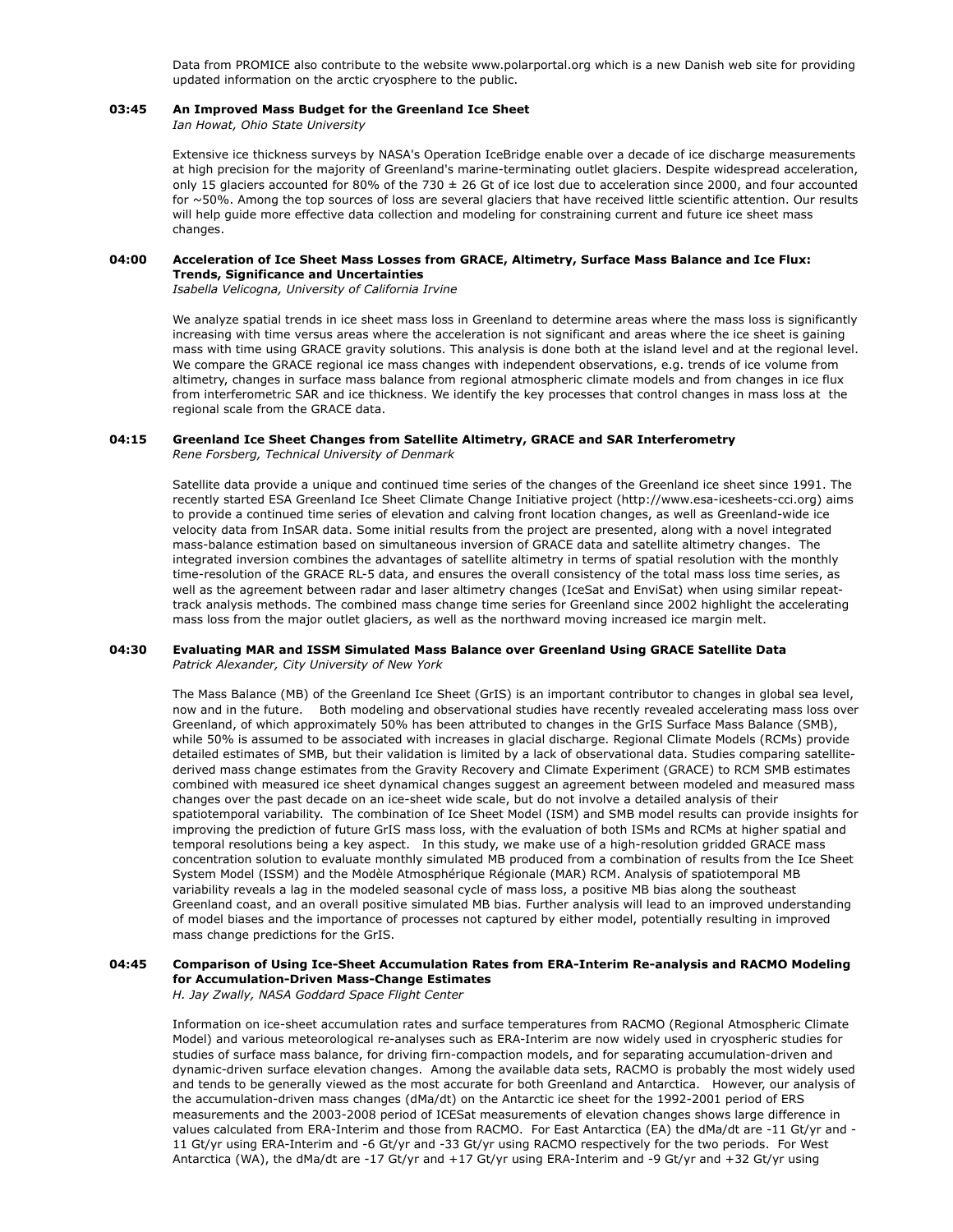RACMO for the two periods. The largest differences are for the 2003-2008 period, for which the RACMO data show a negative accumulation anomaly 3 times as large in EA and a positive anomaly 2 times as large in WA. These differences are significant because the values of dMa/dt affect the apportionment of altimetric-measured dH/dt between the accumulation-driven changes in surface mass balance and the dynamic-driven thickening or thinning. A significant conclusion from our analysis using ERA-Interim is the near-equivalence of the dynamic-driven changes (dMd/dt) between the two periods in EA indicating long-term dynamic thickening with little decadal scale change. In addition to providing better glaciological interpretation of the observed elevation changes, our use of ERA-Interim as the preferred data set is further supported by Medley et al. (2013) that showed a temporal correlation of 0.93 between OIB snow-radar measurements of accumulation in WA versus only 0.68 for RACMO.

# **05:30 POSTER SESSION & COCKTAIL HOUR (GSFC RECREATIONAL CENTER)**

# **06:30 DINNER (GSFC RECREATIONAL CENTER)**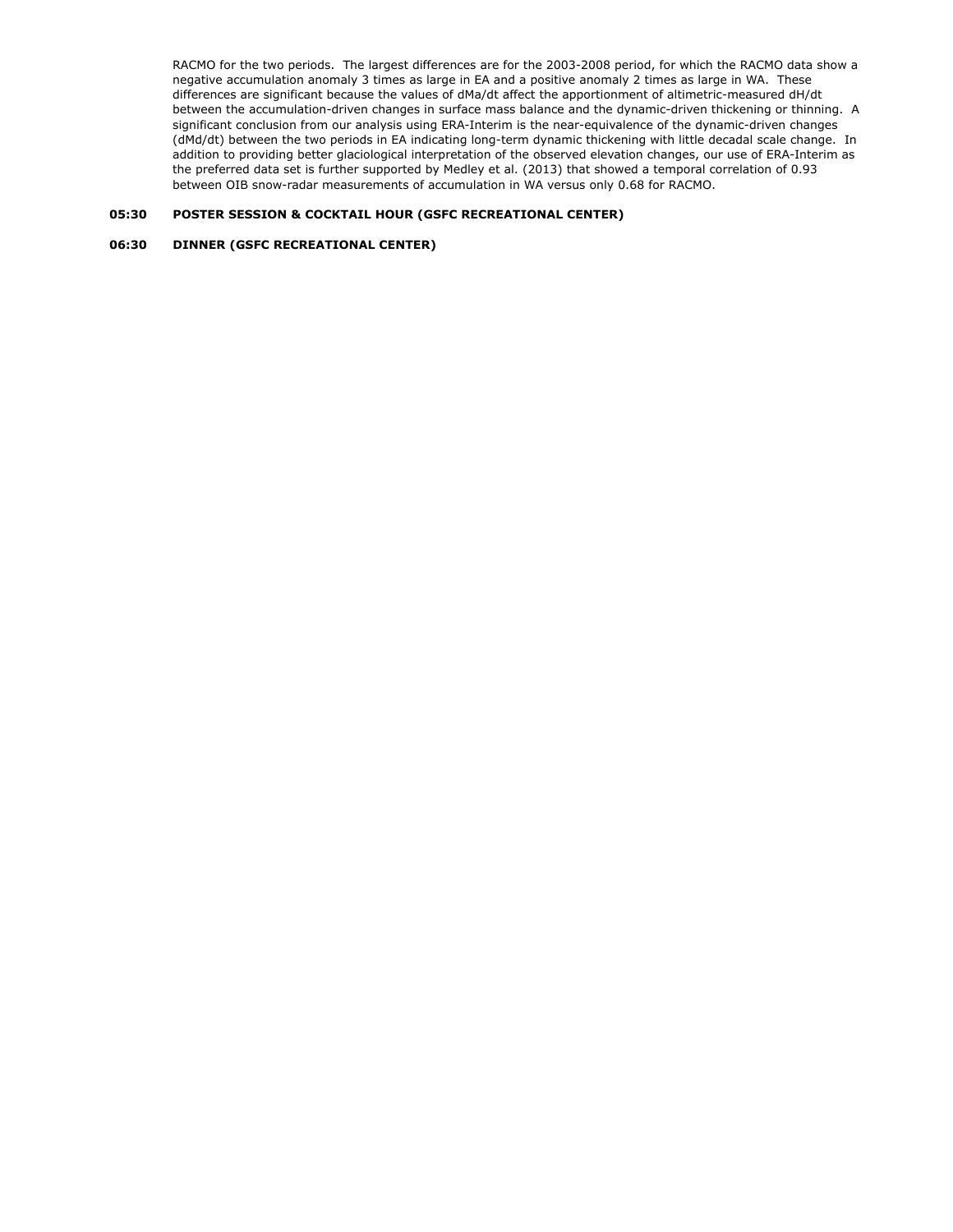# **POSTER SESSION Tuesday, January 28 5:30 - 6:30 PM GSFC Recreational Center**

# **Remote sensing of supraglacial river discharge on the Greenland Ice Sheet**

*Vena Chu, University of California Los Angeles*

Recently observed increases in temperature and melt extent over the Greenland ice sheet have prompted studies gauging the response of the ice sheet and outlet glaciers to increasing meltwater input. Satellite images show supraglacial rivers abundantly covering the western ablation zone throughout the melt season, transporting large volumes of meltwater into moulins and to the ice edge, yet these rivers remain poorly studied. Here we map supraglacial river discharge over western Greenland using highresolution visible/near-infrared WorldView-2 (WV2) satellite imagery and field measurements. Water features were extracted from WV2 imagery through an automated process that uses a modified normalized difference water index threshold. A centerline vector product representing the river network was produced from the water mask and split into individual moulin drainage basins, with moulins manually identified from panchromatic WV2 imagery. Discharge was calculated along extracted river networks from derived components of width, depth, and velocity. The requirements include: 1) widths calculated along river centerlines using water masks; 2) depths retrieved using an empirical algorithm relating WV2 reflectance to water depth developed from field measurements of depth and spectral reflectance in the ice sheet ablation zone; and 3) velocities calculated using Manning's equation, roughness coefficient (n) values derived from field data, and water surface slopes calculated using the 30 m GIMP DEM. Finally, an alternate method for calculating discharge using a hydraulic geometry relationship between width and discharge derived from field measurements was applied and compared to the Manning's method of discharge retrieval.

# **Optimizing the MODIS ice-surface temperature (IST) climate data record of the Greenland Ice Sheet**

*Dorothy Hall, NASA Goddard Spaceflight Center*

Ice-Surface Temperature (IST) of Greenland is needed to study temperature and melt trends and may be used in ice sheet models to calculate mass balance. Accurate ISTs are also needed to estimate radiative fluxes and to validate skin temperatures derived from models. We developed a climate-quality data record of the clear-sky surface temperature and melt of the Greenland Ice Sheet using the Moderate-Resolution Imaging Spectroradiometer (MODIS) IST algorithm (Hall et al., 2012; 2013). Daily and monthly quality-controlled MODIS ISTs of the Greenland ice sheet beginning on 1 March 2000 and continuing through 31 December 2011 are available at 6.25-km spatial resolution on a polar stereographic grid along with metadata for accuracy assessment. This dataset provides a highly-consistent and well-characterized record suitable for merging with earlier and future IST data records, for climate studies. Detailed analysis of the dataset is being conducted (e.g., see Shuman et al., submitted), to enable increased accuracy of the record. The dataset is currently being refined and updated by improving the spatial resolution of the maps to 1 km, utilizing enhanced cloud-screening techniques, and updating it (through 2014). The complete MODIS IST daily and monthly data record is downloadable as either Flat Binary or GeoTIFF files and is available online: http://modis-snowice.gsfc.nasa.gov/index.php?c=greenland. The enhanced dataset should be available beginning in the summer of 2014.

# **Greenland mass losses from GRACE using Slepian functions**

*Christopher Harig, Princeton University*

We present an update to our Greenland mass loss estimates from GRACE, using Slepian basis functions. We continue our published results up to September 2013 for Release 5 data. The new results compare well with other observations that recent years have had record amounts of mass loss from Greenland. We will also generally discuss our method of working with GRACE Level 1b data, in the hopes of increasing the spatial sensitivity we can extract from GRACE.

# **Towards better simulations of ice/ocean coupling in the Amundsen Sea Sector, West Antarctica, using a coupled ocean, sea-ice, and ice-sheet model**

*Eric Larour, Jet Propulsion Laboratory*

Currently, observations of polar ice sheets (Antarctica and Greenland) show a contribution to Sea Level Rise (SLR) of approximately 1 mm/yr, out of 3.4 mm/yr globally. This contribution is expected to increase significantly in the future, to a point where steric expansion will be overtaken by the contribution of melt-water runoff as well as calving and melting of ice shelves. It is therefore paramount to better understand the interaction between the ocean and ice-sheets, in order to better quantify the feedbacks between melting under ice shelves, ocean circulation, and ice-sheet dynamics. Here, we show recent results of coupled ice/ocean simulations in the Amundsen Sea Embayment region of Antarctica, using the Massachusetts Institute of Technology general circulation model (MITgcm) and the Ice Sheet System Model (ISSM), over a period of 20 years, coinciding with the acceleration of the Pine Island and Thwaites Glaciers. Our simulations take into account the shape of the cavities (generated by the ice-sheet model), as well as melting rates (generated by the ocean circulation model) under ice shelves in a fully two-way coupled mode. We show results on the sensitivity of ice-sheet dynamics and ocean circulation to the shape of the cavity, as well as the underlying circulation. Our approach demonstrates the influence of a fully coupled approach on the evolution of the Ocean/Ice System, and presents an efficient way of implementing such two-way coupling.

## **The response time of surface height change from firn compaction to the fluctuations of the accumulation rate and temperature**

*Jun Li, NASA Goddard Space Flight Center*

The fluctuations of the accumulation rate and temperature cause the short-term changes in the surface height and the mass of polar ice sheets. In order to understand the variations in the observed surface height-time series from altimetry and derive the mass changes from the altimetry data that normally span limited years, it is necessary to know the time required for the adjustment of the surface height to the perturbations of the accumulation rate and temperature. This is of the particular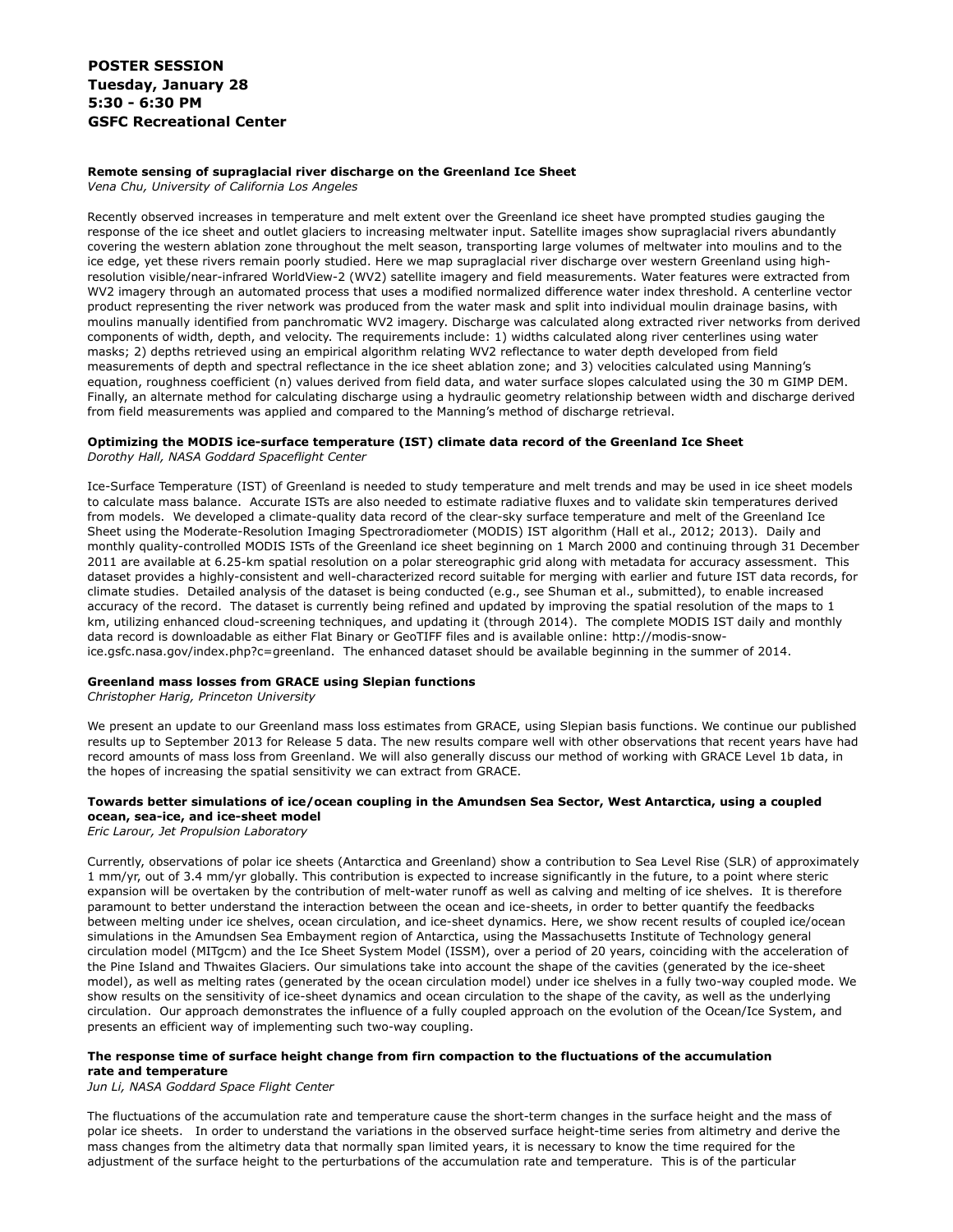importance to the knowledge of the sustained impact from the previous changes in the accumulation rate and temperature to the current surface height change. Using our numerical model of firn compaction, we have performed the sensitivity studies under the climate conditions at selected sites of the Antarctica to examine the response time of the surface height variation to the given perturbations in the accumulation rate and temperature. Our results show that the response time from the rate of the surface height change to the changes in both accumulation rate and the temperature changes, are much shorter than previously documented and typically from several years to less than 20 yrs in polar ice sheets. The rate of the short-term height change closely follows the variations in the accumulation rate from 84% in the coastal to 99% inland of the Antarctica indicating altimetry measurements can provide strong information of the accumulation rate change. The associated fluctuations of the firn density are significantly preserved in the density profiles along the depth.

# **Bed topography under the Greenland ice sheet based on mass conservation and OIB data**

*Mathieu Morlighem, University of California Irvine*

Bed topography, together with ice thickness, is an essential characteristic of glaciers and ice sheets for many glaciological applications. Despite significant technical advances, it remains challenging to measure remotely. Here, we employ a mass conservation optimization approach that combines radar sounder collected by NASA's Operation IceBridge since 2009, complemented by data acquired by NASA in 2001-2008, with high-resolution ice motion data from interferometric SAR (ALOS PALSAR, RADARSAT-1 and Envisat ASAR) to reconstruct bed topography beneath the Greenland Ice sheet at an unprecedented level of detail. The results reveal overdeepening in the glacier fjords that are not apparent in current maps, and deep subglacial valleys that channelize ice flow to the coast. These features, mapped for the first time around Greenland using a combination of OIB and InSAR data, have vast implications for the modeling of the evolution of the Greenland ice sheet in a warming climate and suggest that the ice sheet will be more vulnerable to rapid retreat in the coming century than previously thought. These results also provide guidelines for future deployments.

# **Subpixel variability of MODIS albedo retrievals and its importance for ice sheet surface melting in southwestern Greenland's ablation zone**

*Samiah Moustafa, Rutgers University*

On the Greenland ice sheet, albedo declined across 70% of its surface since 2000, with the greatest reduction in the lower 600 m of the southwestern ablation zone. Because albedo plays a prominent role in the ice sheet surface energy balance, its decline has resulted in near doubling of meltwater production. To characterize ice sheet albedo, Moderate Resolution Imaging Spectroradiometer (MODIS) surface albedo products are typically used. However, it is unclear how the spatial variability of albedo within a MODIS pixel influences surface melting and whether it can be considered a linear function of albedo. In this study, high spatiotemporal resolution measurements of spectral albedo and ice sheet surface ablation were collected along a  $\sim 1.3$  km transect during June 2013 within the Akuliarusiarsuup Kuua (AK) River watershed in southwest Greenland. Spectral measurements were made at 325-1075 nm using an Analytical Spectral Devices (ASD) spectroradiometer, fitted with a Remote Cosine Receptor. In situ albedo measurements are compared with the daily MODIS albedo product (MCD43A V6) to analyze how space, time, surface heterogeneity, atmospheric conditions, and solar zenith angle geometry govern albedo at different scales. Finally, analysis of subpixel albedo and ablation reveal its importance on meltwater production in the lower reaches of the ice sheet margin.

# **Fully-automated high-resolution digital elevation model generation over glaciated regions from WorldView stereo pairs**

*Myoung-Jong Noh, Ohio State University*

The monitoring of surface change in glaciated regions such as Alaska, Greenland and Antarctica is an important pursuit in climaterelated Earth Science. Repeat Digital Elevation Models (DEM) created by photogrammetric surface extraction from a time-series of stereo pairs provide an efficient and low cost means for analyzing surface change over large, remote areas. Stereophotogrammetric DEM extraction over glaciated regions is challenging due to typically low-contrast surfaces such as ice, snow, mountain shadows and steep slopes, resulting in large feature search areas and matching failures. A method for reducing the feature search area is critical for successful and efficient DEM extraction in this terrain.

The SETSM (Surface Extraction with TIN-based Search-space Minimization) algorithm is developed for overcoming these problems and performs surface extraction fully-automatically, without any user-defined or a-priori information, such as seed DEMs, using only the sensor Rational Polynomial Coefficients (RPCs) for geometric constraints. Rotation-invariant, multi-patch Normalized Cross Correlation (NCC) is used as its basic similarity measurement. SETSM constructs a TIN (Triangular Irregular Network) in the objectspace domain in order to minimize the necessary search space. It employs a pyramiding strategy that uses iteratively finer resolution TIN's to minimize the search space and uses a vertical line locus to provide precise geometric constraints for reducing the search area. As a major benefit, SETSM relatively adjusts the Rational Function Model (RFM) between stereo pairs to reduce the offset between corresponding points projected by the vertical line locus caused by RPC errors, dramatically reducing the number of matching failures. In SETSM, this offset is iteratively removed with a parabolic adjustment of the NCC solution.

As a demonstration, Worldview stereo pairs for a variety of test areas in Alaska, Greenland and Antarctica are selected for creating 2m grid-spacing DEMs and validating the SETSM algorithm. Each DEM granule was mosaicked to a master grid by a simple height co-registration and split into 20 x 20 km tiles. Qualitatively, most surfaces in snow and ice-covered areas, mountain shadows and steep slopes are exactly reconstructed by SETSM. In addition, SETSM resolves edges and height of discrete features, such as icebergs, crevasses, rocks and streams at high detail. For analyzing DEM accuracy quantitatively, Operation IceBridge data is utilized for validating the height accuracy in Kangerlussuaq and Unmmannaq, Greenland. The RMSE mean and standard deviation without co-registration are 2.21 m and 1.47 m, and 1.75m and 1.82 m in rock area, respectively

## **Inferring hydrologic drainage of the Greenland Ice Sheet from a new high resolution meltwater outlet dataset**  *Lincoln Pitcher, University of California Los Angeles*

Warming Arctic temperatures have accelerated mass loss of the Greenland Ice Sheet (GrIS) and increased its contribution to global sea level rise. Approximately half of GrIS mass loss occurs via meltwater runoff but the physical processes and pathways of